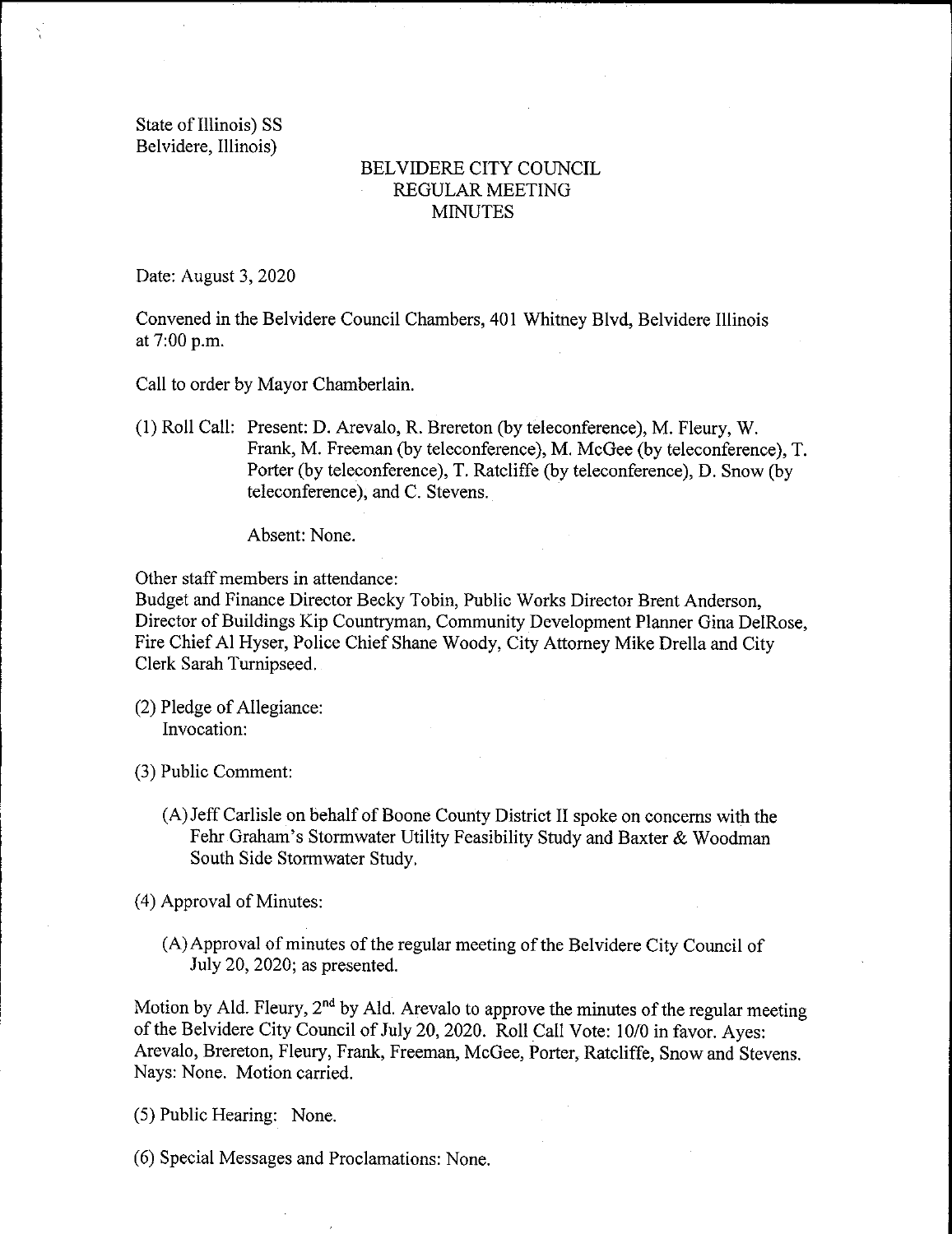- 7) Approval of Expenditures: None.
- 8) Committee Reports and Minutes of City Officers:
	- A) Minutes of Committee of the Whole— Public Safety and Finance and Personnel of July 27, 2020.

Motion by Ald. Stevens, 2<sup>nd</sup> by Ald. Fleury to approve the minutes of Committee of the Whole – Public Safety and Finance and Personnel of July 27, 2020. Roll Call Vote: 10/0 in favor. Ayes: Brereton, Fleury, Frank, Freeman, McGee, Porter, Ratcliffe, Snow, Stevens and Arevalo. Nays: None. Motion carried.

9) Unfinished Business:

 $(A)$  Ord.#499H –  $2<sup>nd</sup>$  Reading: An Ordinance Authorizing The City of Belvidere, Boone County, Illinois to Borrow Funds from the Illinois Water Pollution Control Loan Program.

Motion by Ald. Snow,  $2<sup>nd</sup>$  by Ald. Stevens to approve Ordinance #499H. Roll Call Vote: 10/0 in favor. Ayes: Fleury, Frank, Freeman, McGee, Porter, Ratcliffe, Snow, Stevens, Arevalo and Brereton. Nays: None. Motion carried.

 $(B)$  Ord.#500H –  $2<sup>nd</sup>$  Reading: An Ordinance Granting a Special Use to Allow a Two-Family Residence within the SR-6, Single Family Residential -6 District 704 E. Pleasant Street).

Motion by Ald. Frank, 2<sup>nd</sup> by Ald. Stevens to approve Ordinance #500H. Roll Call Vote: 10/0 in favor. Ayes: Frank, Freeman, McGee, Porter, Ratcliffe, Snow, Stevens, Arevalo, Brereton and Fleury. Nays: None. Motion carried.

C) Ord. #492H— An Ordinance Authorizing the Sale of <sup>a</sup> Municipal Parking Lot. Tabled June 1, 2020.

Motion by Ald. Frank,  $2<sup>nd</sup>$  by Ald. Stevens to remove Ordinance  $\#492H$  from the table. Discussion took place. Roll Call Vote: 10/0 in favor. Ayes: Freeman, McGee, Porter, Ratcliffe, Snow, Stevens, Arevalo, Brereton, Fleury and Frank. Nays: None. Motion carried.

Discussion took place. Motion by Ald. Stevens, 2<sup>nd</sup> by Ald. Arevalo to Amend Easement Agreement – Public Parking Festivals Paragraph  $#5$  to reflect a 30-day notice of any public event or festival utilizing the Property. Further discussion took place. Roll Call Vote: 8/2 in favor. Ayes: Ratcliffe, Snow, Stevens, Arevalo, Brereton, Fleury, Frank and Freeman. Nays: McGee and Porter. Motion carried.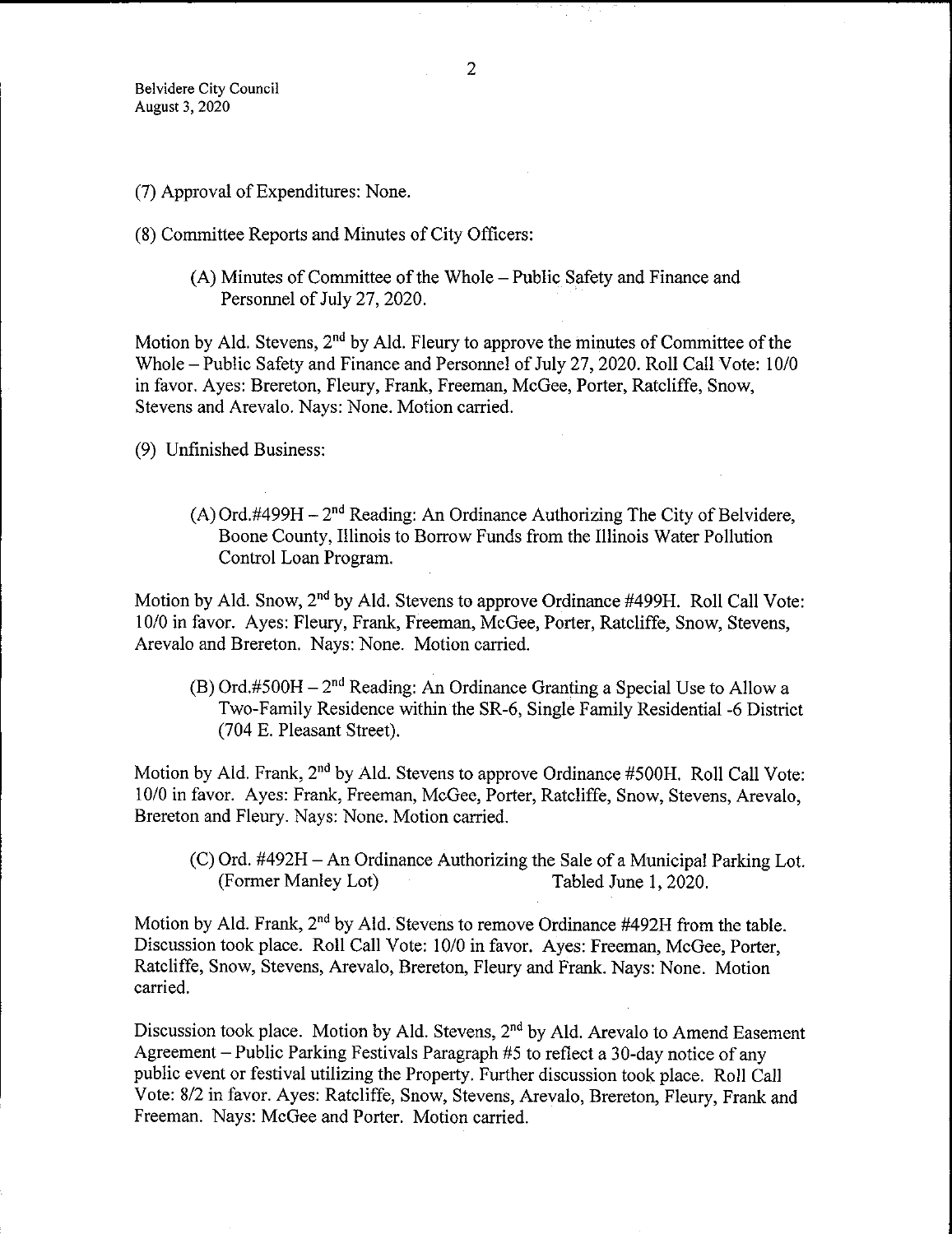Motion by Ald. Stevens, 2<sup>nd</sup> by Ald. Frank to table Ordinance #492H as amended. Roll Call Vote: 9/1 in favor. Ayes: Porter, Ratcliffe, Snow, Stevens, Brereton, Fleury, Frank, Freeman and McGee. Nays: Arevalo. Motion carried.

- 10) New Business:
	- $(A)$  Ord.#501H 1<sup>st</sup> Reading: An Ordinance Authorizing the Execution of An Annexation Agreement Between the City of Belvidere and the Cemetery Association of Belvidere.
	- $(B)$  Ord.#502H 1<sup>st</sup> Reading: An Ordinance Annexing Certain Territory Lying East of Fairgrounds Road and South of the Prairie Fields Park and Commonly Known as the Belvidere Cemetery to the City of Belvidere, Boone County, Illinois.

Let the record show Ord. #501H and Ord. #502H were placed on file for first reading.

Motions forwarded from Committee of the Whole – Public Safety, Finance & Personnel of July 27, 2020.

- $(A)$  Motion to accept the donation of \$1,000.00, check #0679384, from Walmart and to approve the expenditure of  $$1,000$  of the donated money for the purchase of (2) flat screen televisions and associated equipment. Roll Call Vote: 10/0 in favor. Ayes: Ratcliffe, Snow, Stevens, Arevalo, Brereton, Fleury, Frank, Freeman, McGee and Porter. Nays: None. Motion carried.
- (B) Motion to accept the quote of \$3,300 from J  $&$  J Hardwood Flooring for the Station <sup>1</sup> Upstairs Remodel. This expense will come out of the building repair/maintenance line item #01-5-220-6010. Roll Call Vote: 10/0 in favor. Ayes: Snow, Stevens, Arevalo, Brereton, Fleury, Frank, Freeman, McGee, Porter and Ratcliffe. Nays: None. Motion carried.
- $(C)$  Motion to approve the expenditure of \$12,000.00 for the combined purchase of the EMA Air Truck. Belvidere Fire Department's portion will come from the remaining General Mills Public Safety Grant of \$10,164.91 and the balance of \$1,835.09 from the Repairs/Maintenance-Vehicles line item #01-5-220-6030. Roll Call Vote: 10/0 in favor. Ayes: Stevens, Arevalo, Brereton, Fleury, Frank, Freeman, McGee, Porter, Ratcliffe and Snow. Nays: None. Motion carried.
- D) Motion to approve the low bid from A.C. Pavement Striping, in the amount of 12, 593. 35, for the 2020 MFT Thermoplastic Pavement Striping Project, subject to IDOT approval. This work will be paid for from MFT Funds. Roll Call Vote: 10/0 in favor. Ayes: Arevalo, Brereton, Fleury, Frank, Freeman, McGee, Porter, Ratcliffe, Snow and Stevens. Nays: None. Motion carried.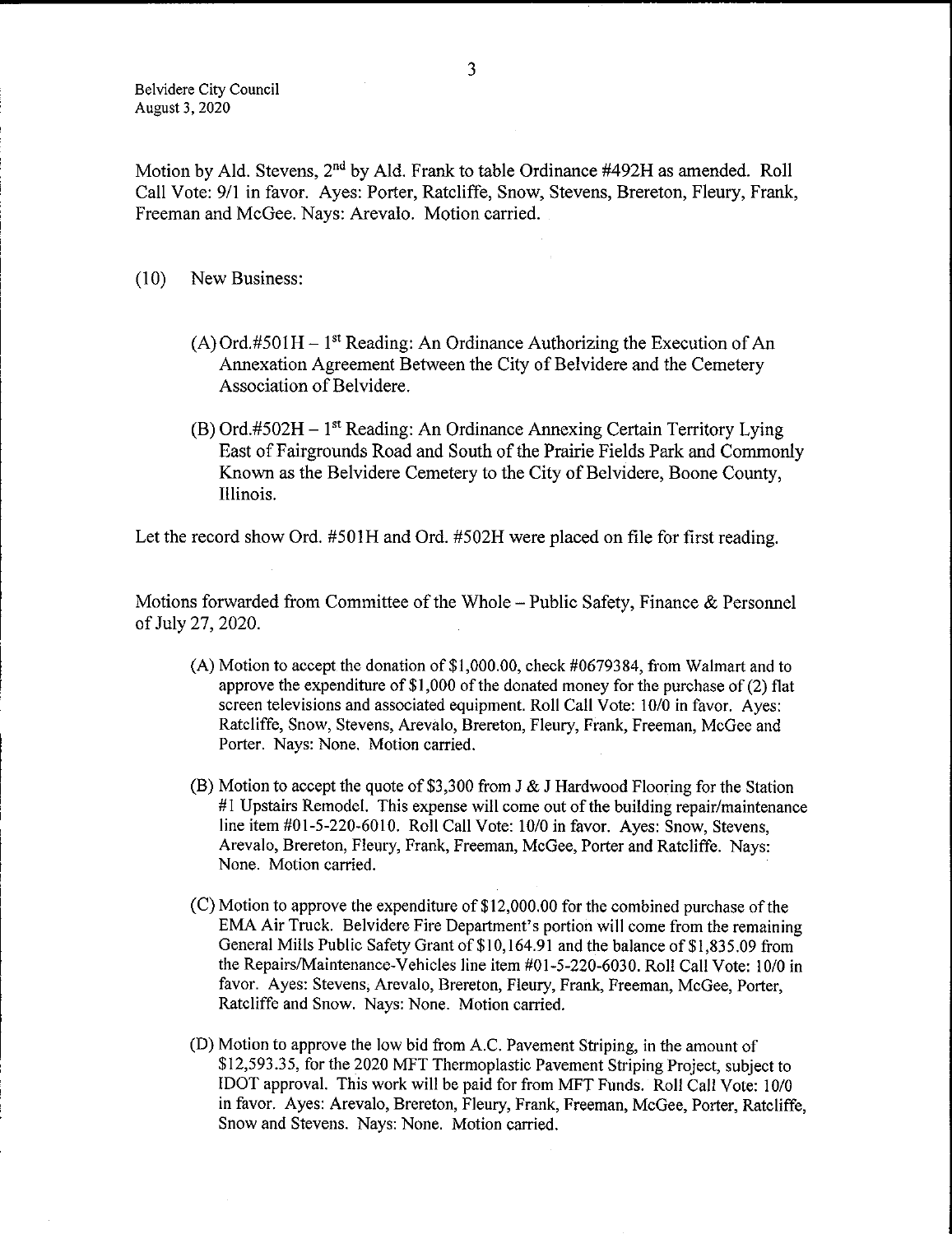E) Motion to approve the low bid from Rock Road Companies, in the amount of 524,902.00, for the 2020 MFT Street Overlay Program, subject to IDOT Approval.

Discussion took place. Motion by Ald. Freeman, 2<sup>nd</sup> by Ald. Stevens, to amend motion to approve the low bid from Rock Road Companies, in the amount of 524, 902. 00, for the 2020 MFT Street Overlay Program, subject to IDOT Approval to include this work will be paid from MFT Funds. Roll Call Vote to amend motion: 10/0 in favor. Ayes: Brereton, Fleury, Frank, Freeman, McGee, Porter, Ratcliffe, Snow, Stevens and Arevalo. Nays: None. Motion carried.

Motion to pass the original motion as amended. Roll Call Vote: 10/0 in favor. Ayes: Fleury, Frank, Freeman, McGee, Porter, Ratcliffe, Snow, Stevens, Arevalo and Brereton. Nays: None. Motion carried.

- F) Motion to approve the low bid from Fischer Excavating, in the amount of \$390, 970.08, for the High School and Bellwood Ponds Project. This work will be paid for from Capital Funds and Grant Funds. Roll Call Vote: 10/0 in favor. Ayes: Frank, Freeman, McGee, Porter, Ratcliffe, Snow, Stevens, Arevalo, Brereton and Fleury. Nays: None. Motion carried.
- G) Motion to approve the City go to bid for the demolition of 407 West Madison Street. Discussion took place. Roll Call Vote: 10/0 in favor. Ayes: Freeman, McGee, Porter, Ratcliffe, Snow, Stevens, Arevalo, Brereton, Fleury and Frank. Nays: None. Motion carried.
- (H) Motion to approve the proposal from Engel Electric, in the amount of \$6,889.00, for the Prairie Place Lift Station electrical work. This work will be paid for from the Sewer Depreciation Fund. Roll Call Vote: 10/0 in favor. Ayes: McGee, Porter, Ratcliffe, Snow, Stevens, Arevalo, Brereton, Fleury, Frank and Freeman. Nays: None. Motion carried.
- $1)$  Motion to approve the proposal from Tri-R Systems in the amount of \$19,100.00 for updating the Water Department SCADA System to the Windows 10 operating platform. This work will be paid for from the water depreciation account. Roll Call Vote: 10/0 in favor. Ayes: Porter, Ratcliffe, Snow, Stevens, Arevalo, Brereton, Fleury, Frank, Freeman and McGee. Nays: None. Motion carried.
- (J) Motion to approve the proposal from Baxter & Woodman, in an amount not-toexceed \$9,600.00, for the primary clarifiers condition report. This work will be paid for from Line Item # 61-5-820-6190. Discussion took place. Roll Call Vote: 10/0 in favor. Ayes: Ratcliffe, Snow, Stevens, Arevalo, Brereton, Fleury, Frank, Freeman, McGee and Porter. Nays: None. Motion carried.
- 11) Other:
	- A) Executive Session to discuss probable or imminent litigation pursuant to section  $2(c)(11)$  of the Illinois Open Meeting Act.

Motion by Ald. Arevalo, 2<sup>nd</sup> by Ald. Stevens to move into executive session at 7:58p.m. to discuss probable or imminent litigation pursuant to section  $2(c)(11)$  of the Illinois Open Meeting Act. Roll Call Vote: 10/0 in favor. Ayes: Arevalo,